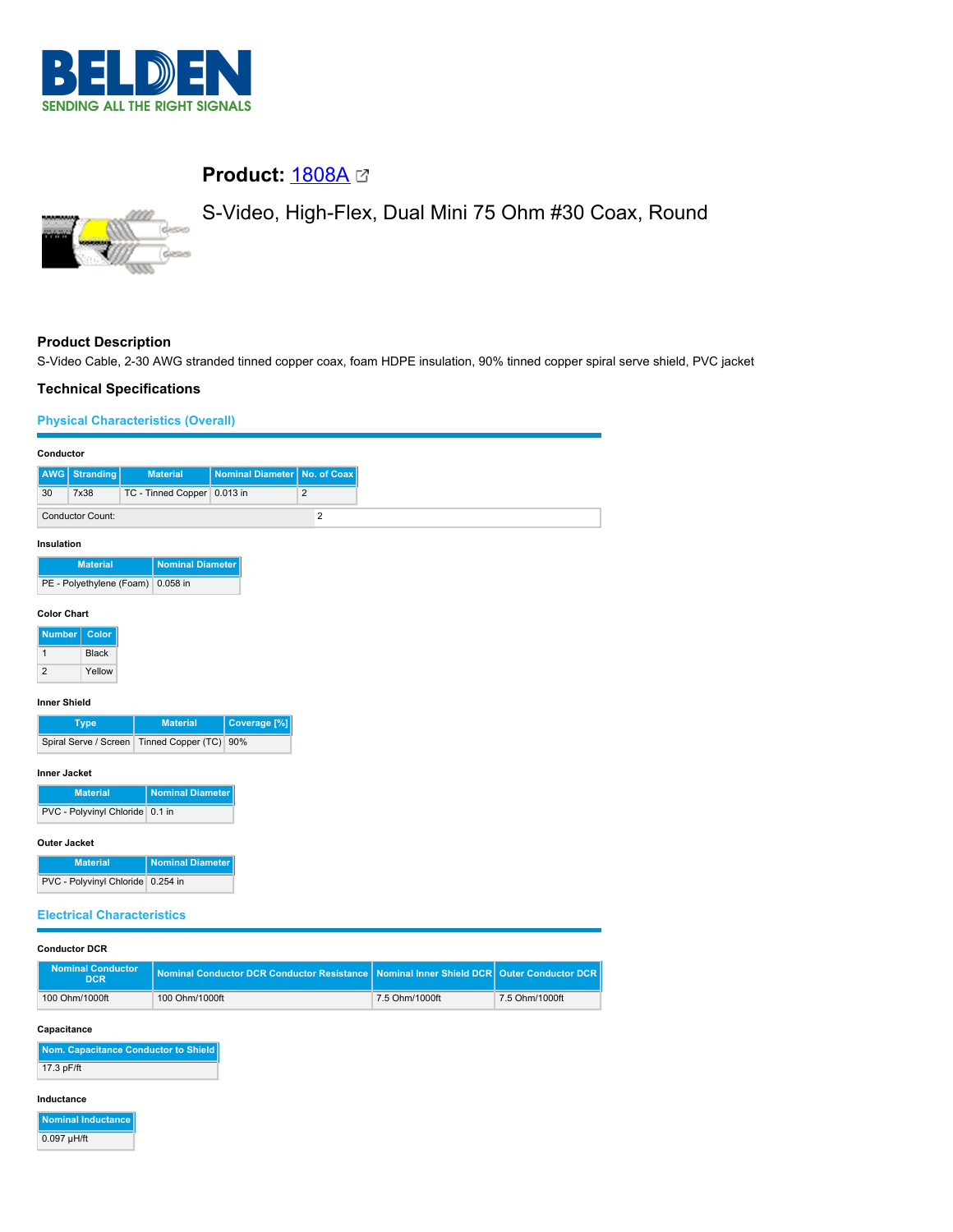### **Impedance**

|          | Nominal Characteristic Impedance |  |
|----------|----------------------------------|--|
| $75$ Ohm |                                  |  |

75 Ohm

## **High Frequency (Nominal/Typical)**

|                    | <b>Frequency [MHz] Nom. Insertion Loss</b> |
|--------------------|--------------------------------------------|
| 1 MHz              | $0.6$ dB/100ft                             |
| 5 MHz              | 1.4 dB/100ft                               |
| 10 MH <sub>z</sub> | 2.1 dB/100ft                               |
| 30 MHz             | 3.8 dB/100ft                               |
| 50 MHz             | 5.1 dB/100ft                               |
| 100 MHz            | 7.6 dB/100ft                               |
| 200 MHz            | 11.3 dB/100ft                              |
| 400 MHz            | 16.9 dB/100ft                              |
| 700 MHz            | 23.3 dB/100ft                              |
| 900 MHz            | 26.9 dB/100ft                              |
| 1000 MHz           | 28.6 dB/100ft                              |

#### **Delay**

| Nominal Velocity of Propagation (VP) [%] |
|------------------------------------------|
| 78%                                      |

#### **Voltage**

| Non-UL Voltage Rating UL Voltage Rating |          |
|-----------------------------------------|----------|
| 300 V RMS                               | 30 V RMS |

## **Temperature Range**

| Non-UL Temp Rating:          | $75^{\circ}$ C |
|------------------------------|----------------|
| UL Temp Rating:              | $60^{\circ}$ C |
| Operating Temperature Range: | -40°C To +75°C |

#### **Mechanical Characteristics**

| Bulk Cable Weight:           | 29 lbs/1000ft |
|------------------------------|---------------|
| Max. Pull Tension:           | 12 lbs        |
| Min. Bend Radius/Minor Axis: | $2.5$ in      |

## **Standards**

| UL AWM Style Compliance: | AWM 1354           |
|--------------------------|--------------------|
| RG Type:                 | Ultra-miniature 59 |

### **Applicable Environmental and Other Programs**

| <b>Environmental Space:</b>                  | Indoor/Outdoor                |
|----------------------------------------------|-------------------------------|
| EU Directive 2000/53/EC (ELV):               | Yes                           |
| EU Directive 2003/11/EC (BFR):               | Yes                           |
| EU Directive 2011/65/EU (RoHS 2):            | <b>Yes</b>                    |
| EU Directive 2012/19/EU (WEEE):              | Yes                           |
| EU Directive 2015/863/EU (RoHS 2 amendment): | <b>Yes</b>                    |
| EU Directive Compliance:                     | EU Directive 2003/11/EC (BFR) |
| EU CE Mark:                                  | <b>No</b>                     |
| MII Order #39 (China RoHS):                  | Yes                           |

## **Suitability**

| Suitability - Indoor:  | Yes |
|------------------------|-----|
| Suitability - Outdoor: | Yes |

# **Flammability, LS0H, Toxicity Testing**

| UL voltage rating:       | 30 V RMS |
|--------------------------|----------|
| <b>Plenum/Non-Plenum</b> |          |
| Plenum (Y/N):            | No       |